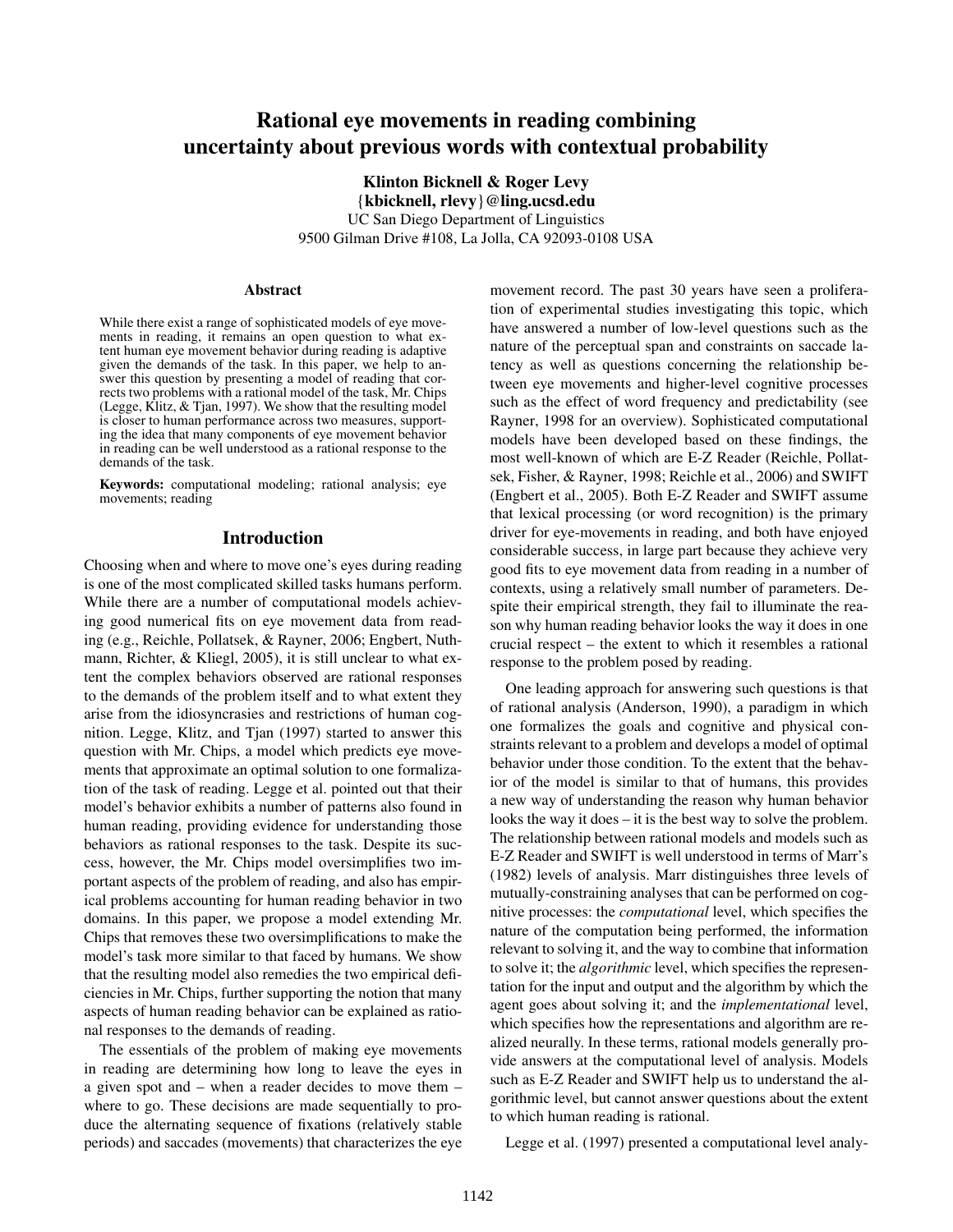sis of reading, formalizing the central task – as in E-Z Reader and SWIFT – as one of serial word identification. They presented the Mr. Chips model, which approximates optimal behavior under their formalization, and shows a number of similarities with human reading behavior. Here, we point out two problems with their model of reading. First, their model takes the task to be to identify a string of independent words rather than a coherent sequence, i.e., their model does not make use of linguistic context, which experimental work suggests that humans use (McDonald & Shillcock, 2003). Second, it assumes that the task of the reader is to identify each word with complete certainty, yet recent evidence suggests that readers maintain uncertainty as to the identities of previous words (Levy, Bicknell, Slattery, & Rayner, 2009). In addition to these problems in their model's design, the model also makes incorrect predictions for two relatively basic measures of eye movements in reading: saccade sizes and word skipping rates. The model we present fixes these two design problems by including linguistic context and using a flexible word identification criterion, and results in improved performance in accounting for human saccade sizes and word skipping rates.

The plan of the remainder of the paper is as follows. First, we describe the details of the Mr. Chips model, along with its empirical successes and failures. Next, we describe our extension of the Mr. Chips model, and finally present two experiments showing that fixing each of the two design problems results in performance more like humans.

## Mr. Chips

The task of reading in the Mr. Chips model (Legge et al., 1997) is one of planning saccades for serial word identification. That is, the model works by gathering visual input from the current fixation location and using that visual input to plan a saccade. That saccade is then executed (with some motor error), visual input is obtained from the new location, and the cycle repeats. When one word is identified with 100% confidence, identification of the next word begins. Thus, the only decision the model makes is where to move the eyes next. There are just three sources of information relevant to making that decision. Visual input and knowledge of the language are combined to identify words, and knowledge of the motor error in the system assists in the planning problem. Since it forms the basis for our model, we describe the Mr. Chips model here in detail, discussing in turn each of the sources of information and then the algorithm by which the model combines them to choose saccades. To match the description of our model later, we use a notation a bit different than Legge et al. to describe Mr. Chips.

# Information sources

Visual input The visual input in Mr. Chips consists of the veridical identities of the nine characters centered on the fixated character (representing the visual fovea), as well as partial information about the four characters on either side of this range (representing the visual periphery). This partial information is simply word boundary information, indicating whether each character is part of a word or not (e.g., a space). The number of characters in each of these ranges was chosen to be representative of the perceptual span for readers of English, known to be around 17–19 characters (Rayner, 1998).

Language knowledge The model's knowledge of language consists of simply word frequency information, i.e., a unigram model. Note that this means the model cannot make use of the linguistic context to aid in word identification.

Motor error The final component of the model's knowledge of the task is that of motor error, the distribution of a saccade's landing position given the intended target position the model chooses. In Mr. Chips, the *i*th landing position  $\ell_i$  is normally distributed around the *i*th intended target position *t<sup>i</sup>* with a standard deviation of 30% of the intended distance<sup>1</sup>

$$
\ell_i \sim \mathcal{N}\left(t_i, \left(0.3 \cdot |t_i - \ell_{i-1}|\right)^2\right). \tag{1}
$$

#### Model

We now give the algorithm that the Mr. Chips model uses to select the intended target for the next saccade. First, note that given the visual input obtained by the model from the first to the *i*th fixation  $\mathcal{I}_1^i$  and the word frequency information, the model can calculate the posterior probability of any possible identity of a word *w* that is consistent with the visual input by normalizing its probability from the language model by the total probability of all visually consistent identities,

$$
p(w|\mathcal{I}_1^i) = \frac{\chi(\mathcal{I}_1^i, w)p(w)}{\sum_{w'} \chi(\mathcal{I}_1^i, w')p(w')} \tag{2}
$$

where  $\chi(\mathcal{I}, w)$  is an indicator function with a value of 1 if *w* is consistent with the visual input  $\mathcal I$  and 0 otherwise, and  $p(w)$ is the probability of *w* under the language model.

To identify a given word, the model selects the saccade target  $\hat{t}_i$  that, on average, will minimize the entropy in this distribution, i.e., that is expected to give the most information about the word's identity

$$
\hat{t}_i = \underset{t_i}{\operatorname{argmin}} E\left[H(w|\mathcal{I}_1^i)|t_i, \mathcal{I}_1^{i-1}\right] \tag{3}
$$

$$
= \underset{t_i}{\text{argmin}} \sum_{\mathcal{I}_i} H(w|\mathcal{I}_1^i) p(\mathcal{I}_i|t_i, \mathcal{I}_1^{i-1}). \tag{4}
$$

That is, the minimum can be found by calculating the conditional entropy produced by each possible new input sequence and weighting those entropies by the probability of getting that input sequence given a choice of target location. In information theory (Cover & Thomas, 2006), conditional entropy is standardly defined as

$$
H(w|\mathcal{I}_1^i) = -\sum_{w} p(w|\mathcal{I}_1^i) \log p(w|\mathcal{I}_1^i).
$$
 (5)

<sup>&</sup>lt;sup>1</sup>In the terminology of the literature, this model has only 'random' motor error (variance) and not 'systematic' motor error (bias), under the assumption that an optimal model would just compensate for any systematic problems with its motor control system.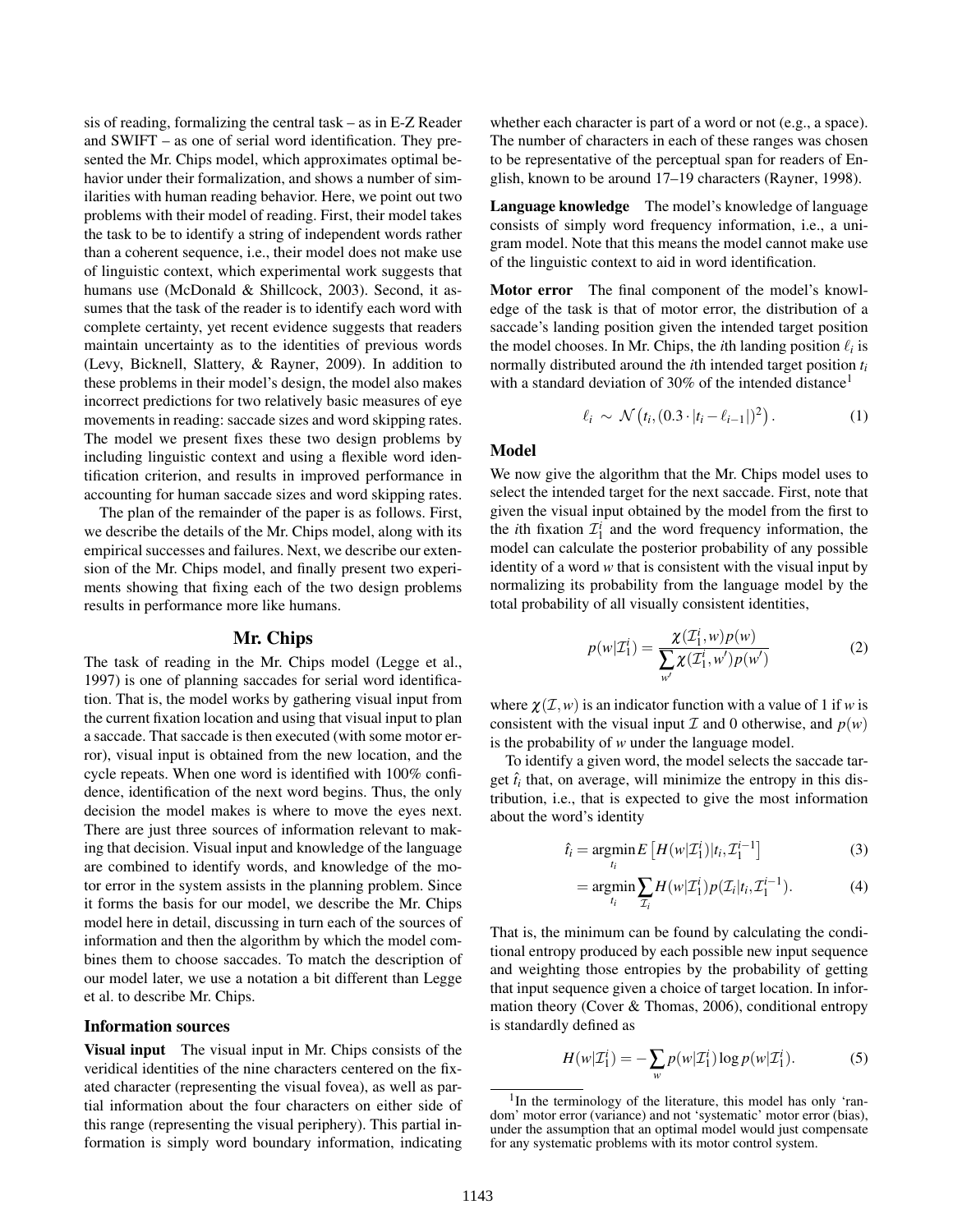The second term in the formula for  $\hat{t}_i$ , the probability of a particular visual input given a target location and previous input, is given by marginalizing over possible landing positions

$$
p(\mathcal{I}_i|t_i, \mathcal{I}_1^{i-1}) = \sum_{\ell_i} p(\ell_i|t_i) p(\mathcal{I}_i|\ell_i, \mathcal{I}_1^{i-1})
$$
 (6)

and then possible words

$$
p(\mathcal{I}_i|\ell_i, \mathcal{I}_1^{i-1}) = \sum_{w} p(\mathcal{I}_i|\ell_i, w) p(w|\mathcal{I}_1^{i-1}).
$$
 (7)

Putting these together, we have that  $\hat{t}_i$  is selected as

$$
\underset{t_i}{\text{argmin}} \sum_{\mathcal{I}_i} H(w|\mathcal{I}_1^i) \sum_{\ell_i} p(\ell_i|t_i) \sum_{w} p(\mathcal{I}_i|\ell_i, w) p(w|\mathcal{I}_1^{i-1}). \quad (8)
$$

That is, we can calculate the expected conditional entropy for each possible value of *t<sup>i</sup>* by summing over all possible inputs, whose probabilities are given by summing over all possible identities of the word and landing positions. To see that this sum ranges over a finite number of values, note first that there are only a finite number of possible word identities *w* to sum over. Given the possible word identities, there are only a finite number of landing positions  $\ell_i$  for which the visual information could possibly help in identifying the word – any landing positions outside this range will not produce any reduction in entropy. Since there is a single visual input  $\mathcal{I}_i$  for each combination of landing position and word identity, this summation is over a finite range. To ensure finiteness of the search to find the value of  $t_i$  that produces the minimum entropy, Mr. Chips only searches those within the range of the  $\ell_i$  that could give some information about the current word. In case of ties, the model selects the furthest position to the right.

#### Comparing Mr. Chips to humans

Legge, Hooven, Klitz, Mansfield, and Tjan (2002) present a number of ways in which the behavior of the Mr. Chips model is similar to human reading behavior. The model produces behavior that replicates a number of human findings in word skipping rates, initial fixation locations on words, and refixation rates. The result for word skipping rates – where word skipping for the model is defined as never having any of the word's characters as the centrally fixated character – is that longer words are skipped less often, and the slope of the relationship between word length and skipping rate has a very similar slope for the model as for humans. For initial word fixation locations, or landing positions, the model replicates the human behavior of most commonly landing at or just to the left of the word's center, and also the fact that the landing position shifts toward the left as the launch site of the saccade shifts further to the left. For refixations, the model mimics human behavior in showing the proportion of refixations to increase with word length, and in addition, within a given word length class, the model refixates low frequency words a higher proportion of the time than high frequency ones. Finally, as a function of landing position, refixations are the least likely for the model, as for humans, when the initial landing position is near the center of the word.

As noted above, however, it is also the case that the model exhibits some behavior very different from that of human readers. For example, the model's average saccade length is just 6.3 characters, noticeably lower than that for humans, who are around 8 (Rayner, 1998). Second, although, as mentioned, the slope of the relationship between word skipping rates and word length has a similar slope for the model as for humans, the model skips far fewer words than humans do.<sup>2</sup> In short, judging by these two measures, a rational model that is using all the information available and expensively calculating the best saccades to reduce entropy in word identification appears to be reading slower than humans do.

In rational analysis, the fact that an 'optimal' model is performing worse than humans (here in terms of speed) suggests two likely problems: (a) the model is not making use of all the information that humans use or (b) the model's computational goal is not the same as the one that humans are solving. As suggested above, we argue that in this case both reasons are partially to blame. Since it has only word frequency information as its model of language, the Mr. Chips model cannot make use of linguistic context to aid in word identification, while there is evidence that humans make heavy use of it. The model also assumes that the goal is to identify each word with 100% confidence, but experiments suggest that humans do not. In the next section, we modify the Mr. Chips model to include some information about linguistic context and a flexible identification confidence criterion.

## Extending Mr. Chips

The model described here generalizes the Mr. Chips model in three ways. First, it can use an arbitrary language model as its source of language knowledge, and thus make use of information about the linguistic context in word identification, solving the first problem with Mr. Chips we pointed out above. Second, it can move on to the next word after it achieves a flexible level of certainty about the current word's identity, solving the second problem. Finally, our model also allows for the standard deviation of the motor error to be an arbitrary linear function of the intended distance, allowing us to incorporate a more realistic motor error function. We describe the model in the same format as we described the Mr. Chips model, first describing its sources of information, and then its algorithm for selecting saccade targets.

#### Information sources

Visual input The visual input component is unchanged from the original Mr. Chips model.

Language knowledge The model's knowledge of language is represented by an arbitrary language model that can generate string prefix probabilities, e.g., an *n*-gram model or a

<sup>&</sup>lt;sup>2</sup>The graph given in Legge et al.  $(2002)$  appears to show remarkably similar word skipping rates between the model and humans, but that graph is from the sole simulation in the paper for which Legge et al. assumed no motor error. When motor error is included, the skipping rates are significantly lower for the model than for humans, as shown in Figure 1.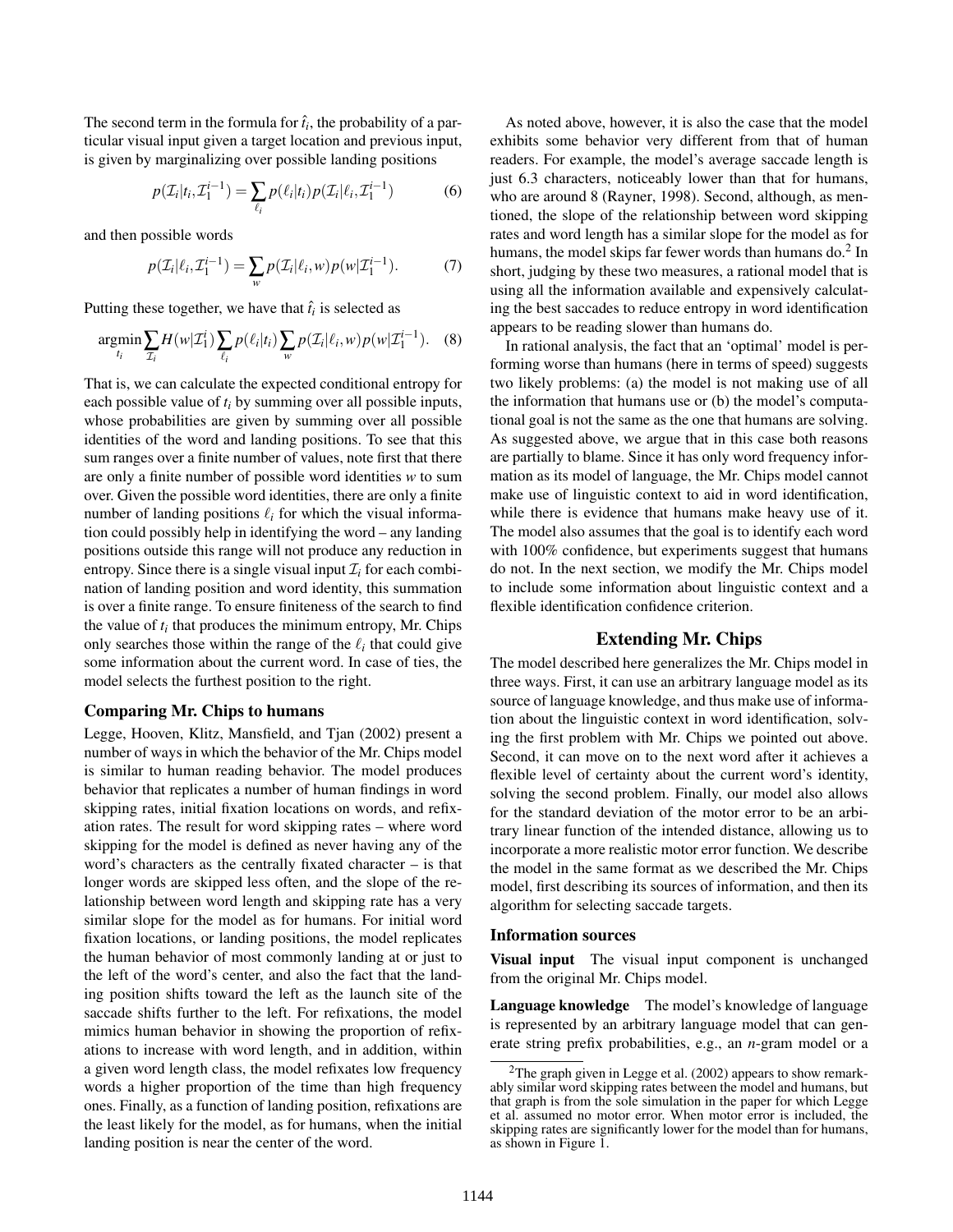probabilistic context-free grammar (*PCFG*). Such models can capture the between-word dependencies needed for the model to make use of linguistic context in word identification.

Motor error In our model as in Mr. Chips, the *i*th landing position is normally distributed around the *i*th target location, except that the standard deviation is an arbitrary linear function of the intended distance

$$
\ell_i \sim \mathcal{N}\left(t_i, (\beta_0 + \beta_1 |t_i - \ell_{i-1}|)^2\right) \tag{9}
$$

allowing for the use of a more realistic motor error function. Experiments in this paper use the one from SWIFT (Engbert et al., 2005;  $\beta_0 = 0.87$ ,  $\beta_1 = 0.084$ ).

#### Algorithm

As in the original Mr. Chips model, at any given point in time, the model is working to identify one word. However, this revised model considers the goal of identifying this word achieved when the marginal probability of some identity for the word given the visual input exceeds a predefined threshold probability  $\alpha$ . This flexibility requires the algorithm to be substantially modified to allow for uncertainty about previous word identities and the use of linguistic context. We denote the sequence of words as  $W$ , where the first word is  $W_1$ .

Because every word in Mr. Chips was identified with complete certainty, the model always knew precisely at which position the next word to be identified began, and its goal was always to identify this next word. Now that the model has uncertainty about the identities of previous words, however, the goal must be changed. In the revised model, the reader is always focused on some character position *n*, and its goal is to identify whether some word  $W_{(n)}$  begins at that position, and if so, which one, with confidence exceeding  $\alpha$ . Once the model has achieved this goal, it then chooses a new character position *n* via a procedure whose description we leave for later. To be explicit about this goal, we slightly update our original equation for choosing  $\hat{t}_i$ , swapping *w* out for  $W_{(n)}$ ,

$$
\hat{t}_i = \underset{t_i}{\text{argmin}} \sum_{\mathcal{I}_i} H(W_{(n)}|\mathcal{I}_1^i) p(\mathcal{I}_i|t_i, \mathcal{I}_1^{i-1}) \tag{10}
$$

where the conditional entropy is calculated assuming that some word does in fact begin at position *n*. The fact that our language model can now make use of linguistic context means that the equation for finding the probability of the current word given some visual input (Equation 2) must also be changed to marginalize over identities of the preceding words

$$
p(W_{(n)}|\mathcal{I}_1^i) = \sum_{W_1^{(n)-1}} p(W_{(n)}|\mathcal{I}_1^i, W_1^{(n)-1}) p(W_1^{(n)-1}|\mathcal{I}_1^i).
$$
 (11)

These probabilities of strings consistent with the visual input are again given probabilities according to their probability in the language model normalized by the probability of all other consistent strings (cf. Equation 2)

$$
p(W|\mathcal{I}_1^i) = \frac{\chi(\mathcal{I}_1^i, W)p(W)}{\sum_W \chi(\mathcal{I}_1^i, W)p(W)}.
$$
 (12)

The second term in Equation 10 is expanded as in Mr. Chips by marginalizing over possible landing positions

$$
p(\mathcal{I}_i|t_i, \mathcal{I}_1^{i-1}) = \sum_{\ell_i} p(\ell_i|t_i) p(\mathcal{I}_i|\ell_i, \mathcal{I}_1^{i-1}),
$$
 (13)

but now to incorporate information about the linguistic context, we must next marginalize over possible full sentence strings instead of possible words

$$
p(\mathcal{I}_i|\ell_i, \mathcal{I}_1^{i-1}) = \sum_W p(\mathcal{I}_i|\ell_i, W) p(W|\mathcal{I}_1^{i-1}).
$$
 (14)

If we make the simplifying assumption that the model does not consider possible future input about words that are after  $W_{(n)}$ , this sum can again be finitely computed for a given  $t_i$  by a relatively straightforward dynamic programming scheme. The range of possible values of *t<sup>i</sup>* to search through also grows relative to Mr. Chips, because the model must consider not only any position that can give visual input about  $W_{(n)}$  itself, but also positions that can give information about any position of uncertainty, since that may indirectly help to identify *W*(*n*) through linguistic context. In the case where the language model is an *n*-gram model, it can be shown that the minimum value of  $t_i$  that can contribute toward helping to identify  $W_{(n)}$  only extends back to the first uncertain character after the most recent string of *n*−1 words for which the model has no residual uncertainty. Having established the method of selecting a saccade to identify  $W_{(n)}$ , we next give a description of the full algorithm of the model, including how to select *n*.

The model always begins reading by focusing on identifying  $W_{(0)}$ . Once the probability of some identity for  $W_{(0)}$  is greater than  $\alpha$ , all the possible identities of  $W_{(0)}$  that have not been ruled out by visual input are combined into a set of possible 'prefixes'. Each of these prefixes has a conditional probability given the visual input, and each one predicts that the next word in the sentence begins at a particular position (i.e., two characters past the end of that string). Thus, the set of prefixes specify a probability distribution over the possible positions at which the next word begins. The model simply selects the most likely such position as the next character position *n* to focus on identifying  $W_{(n)}$ .

Now in the general case, the system has a set of prefixes together with their conditional probabilities given the visual input, and a position *n*, which it is trying to identity the word beginning at. It plans and executes saccades according to the formula for  $\hat{t}_i$ , and after getting each new piece of visual information, the model rules out not only possible candidates for the current word, but also possible prefix strings, and renormalizes both distributions. The model's attempt to identify  $W_{(n)}$  can now end in one of two ways: (a) the model's confidence in some identity of *W*(*n*) exceeds the confidence threshold  $\alpha$  or (b) the model eliminates all possible candidates for *W*(*n*) and thus knows that no word begins at that position. In the former case, the model creates all possible concatenations of prefixes ending 2 characters prior to  $W_{(n)}$  (i.e., prefixes whose next word begins at *n*) with all the possible identities of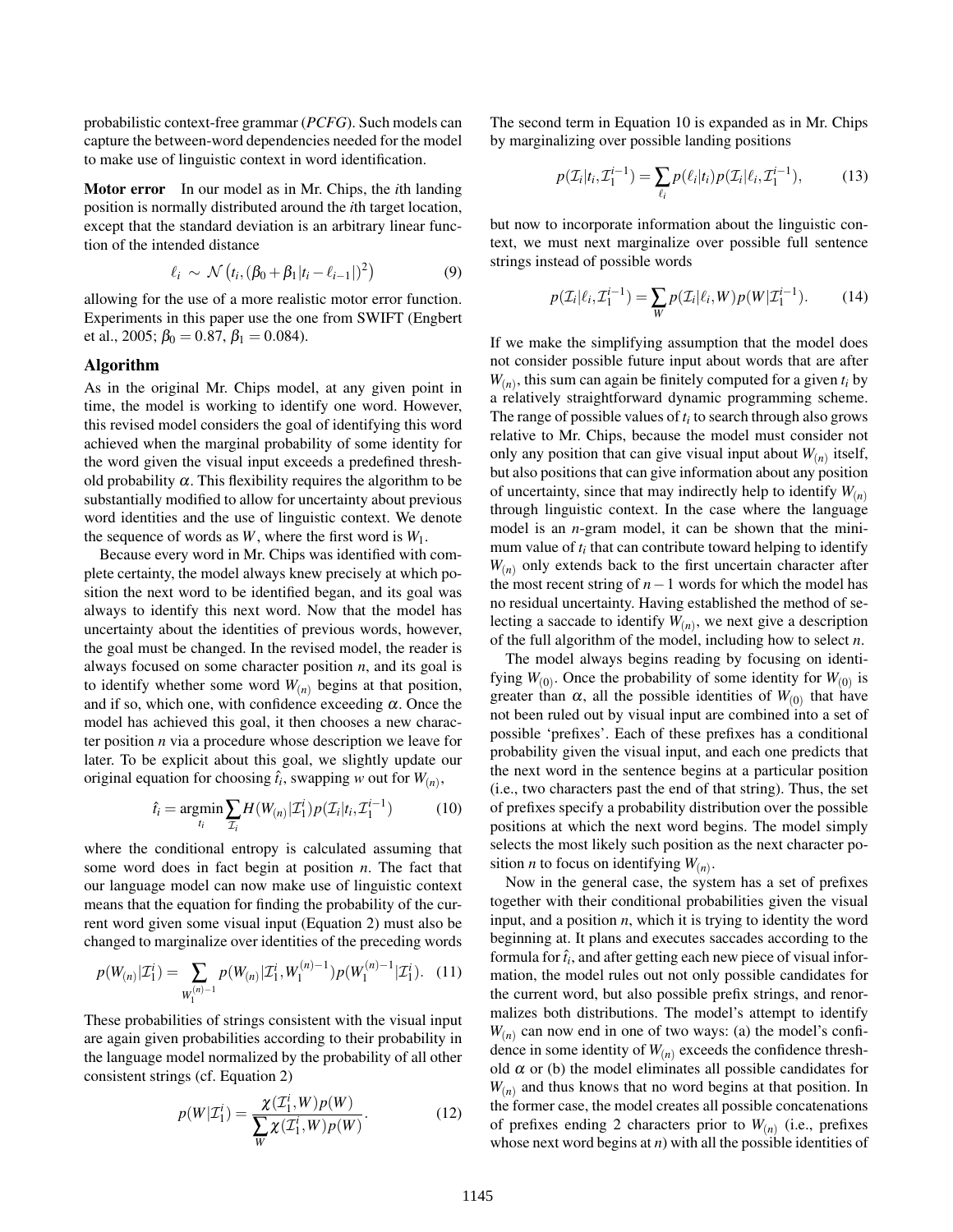$W_{(n)}$ , and adds these new strings to the set of prefixes. Then, in both cases, it removes those original prefixes whose next word begins at *n* from the set. Note that this update of the list of prefixes leaves unaffected prefixes that are incompatible with a word beginning at position  $n$ , but still compatible with visual input. Finally, since the set of prefixes again gives a distribution over the starting position of the next word, the model selects the most likely new *n* and the cycle continues.

## Experiment 1

With our new model in place, we can now describe the two experiments we performed to test our hypotheses about the reasons for the Mr. Chips model's performance being below that of humans in terms of average saccade length and word skipping rates. In Experiment 1, we test the hypothesis that one of the reasons that its performance was below humans is due to its assumption that the goal of the reader is to identify each word with 100% confidence. Specifically, we compare the performance of our model using a 100% criterion vs. a 90% criterion. The former is equivalent to Mr. Chips except for the more realistic motor error function, so for ease of exposition, we will refer to it simply as Mr. Chips.

#### Methods

**Confidence criterion** We set  $\alpha = 1.0$  to replicate Mr. Chips, and  $\alpha = 0.9$  for the model using a slightly lower confidence criterion to trigger moving on to the next word.

Language model Both models used a unigram language model, smoothed with Kneser-Ney under default parameters (Chen & Goodman, 1998; equivalent to add- $\delta$  smoothing for a unigram model). As in Legge et al. (2002), the models were trained on a 280,000 word corpus of *Grimms' Fairy Tales*, containing 7503 unique words. This corpus was normalized by Legge et al. to convert all letters to lowercase, remove all punctuation other than apostrophes, convert all numbers to their alphabetic equivalents, and remove all gibberish words.

Text Following Legge et al. (2002), we tested the models by simulating the reading of 40,000 words of text generated from the language model, ensuring that the reading models had a normative probability model for the text they were reading.

## Results

The results for mean saccade size for both models are given in the top two rows of Table 1. As shown in the table, using a criterion of 90% increases the average size of saccades, bringing it a bit closer to the human estimate of about 8 characters. The results for word skipping rates for the two models are plotted as the lower two lines in Figure 1. The results show a modest increase in word skipping rates across almost all word lengths for the new model with a lower criterion, bringing it closer to human performance.

### **Discussion**

Although the gain is modest, the results of Experiment 1 show that changing the goal of the model to one more sim-

Table 1: Mean saccade size (and std. error) for each model

| Model                          | Mean saccade size          |
|--------------------------------|----------------------------|
| Mr. Chips                      | 6.7(0.012)                 |
| Without context, 90% criterion | $7.1 \,(.013)$             |
| With context, 90% criterion    | 7.5(.014)                  |
| Humans                         | $\approx$ 8 (Rayner, 1998) |



Figure 1: Proportion of words skipped by word length for each model. In all cases, the standard error of the mean for the Normal approximation to the Binomial distribution is smaller than the symbols. The human data is from Rayner and Mc-Conkie (1976) and has no standard errors.

ilar to that of human readers, i.e., relaxing the assumption that words need to be identified with 100% certainty, alters the performance of the model across two measures to look more like human performance. Such a result adds some support to the idea that the relevant human behavior is well understood as a rational response to the demands of the task. It is also worth pointing out that the resulting model maintains and uses uncertainty about previous input, something for which most models of sentence processing do not allow.

# Experiment 2

In Experiment 2, we test the effect of allowing the model to use the linguistic context as another source of information for word identification. Specifically, we compare the previous two models to one that includes a 90% confidence criterion as well as a simple bigram model of linguistic context.

## Methods

The methods are the same as Experiment 1, except that the new model uses a bigram language model, again smoothed with Kneser-Ney under default parameters.

### Results

The results for average saccade length for the new model is given in the third row of Table 1. As shown in the table, giving the model information about linguistic structure increases the